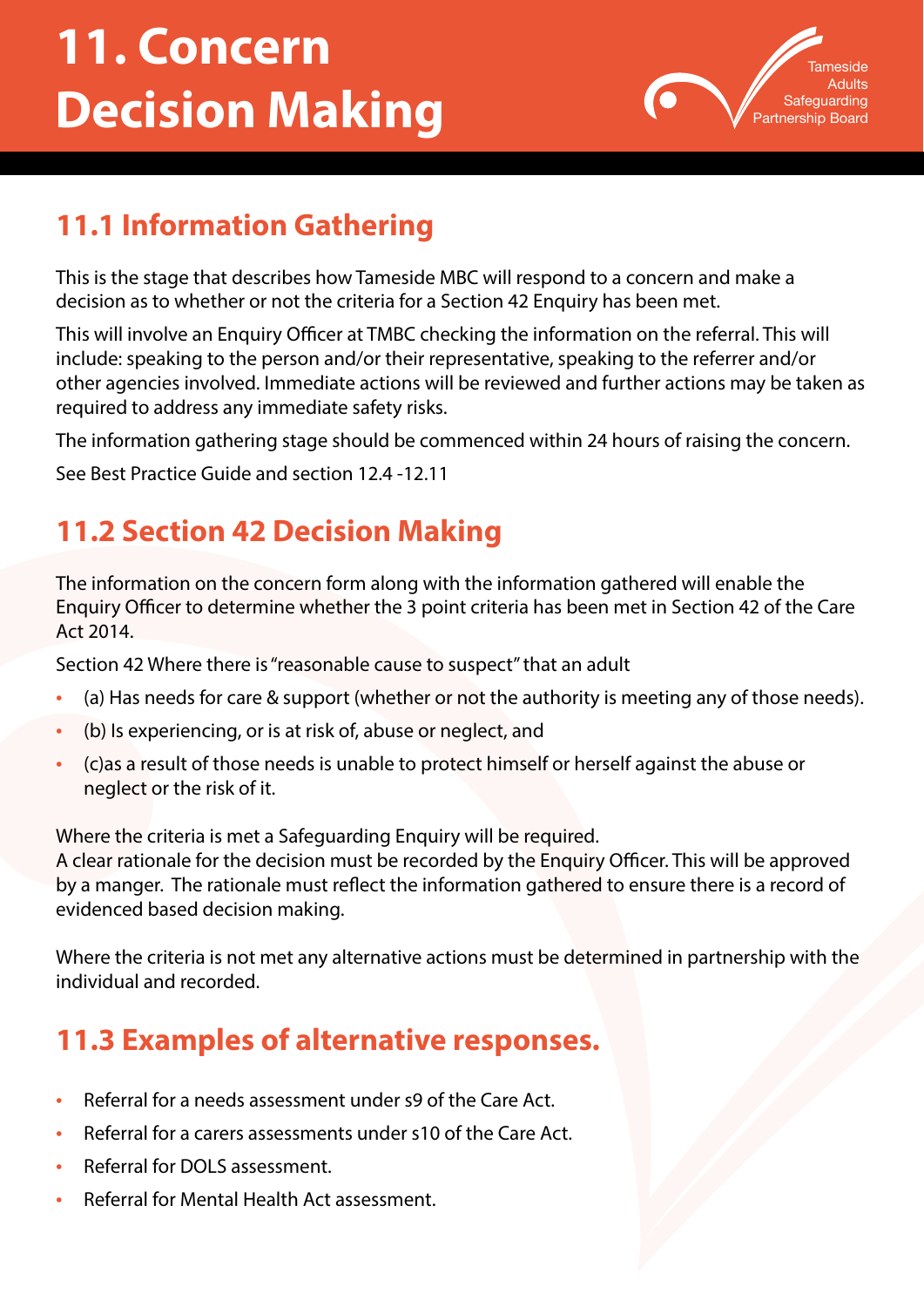- Referral to other risk management processes, e.g. MARAC, MAPPA,
- Referral or signposting to other agencies or support services, e.g. Police, victim support, domestic abuse support services, counselling services, GP.
- Written information and advice on how to keep safe, or how to raise a concern in the future.
- Information about how to make a formal complaint, for example, about substandard care or treatment.
- Information sharing with regulatory agencies (e.g. CQC) and commissioners to address service quality concerns.
- Service Provider to undertake appropriate internal responses, e.g. internal investigation, training, disciplinary process, audit & assurance activity.
- Concern is passed into other incident management processes, e.g. NHS Serious Incident process.
- Utilisation of the PIPOT process to address concerns about people in a position of trust who may pose a risk of harm to adults with care and support needs.
- Referral for Safeguarding Adults Review (Care Act s44).

#### **11.4 Feedback and Information sharing**

Tameside MBC will follow general information sharing principles in terms of sharing information and feedback with other agencies. Consent from the adult should be gained, if information is shared without consent then the person should be informed of what information has been shared, who the information has been shared with and why.

The person or agency who has raised the safeguarding concern should be updated on the outcome of the concern where ever it is appropriate and safe to do so.

CQC and relevant commissioners should be informed of concerns raised regarding quality assurance issues in regulated services.

The Police should always be informed if a suspected crime has been committed via 101. If the person has died the Coroner needs to be informed at this stage.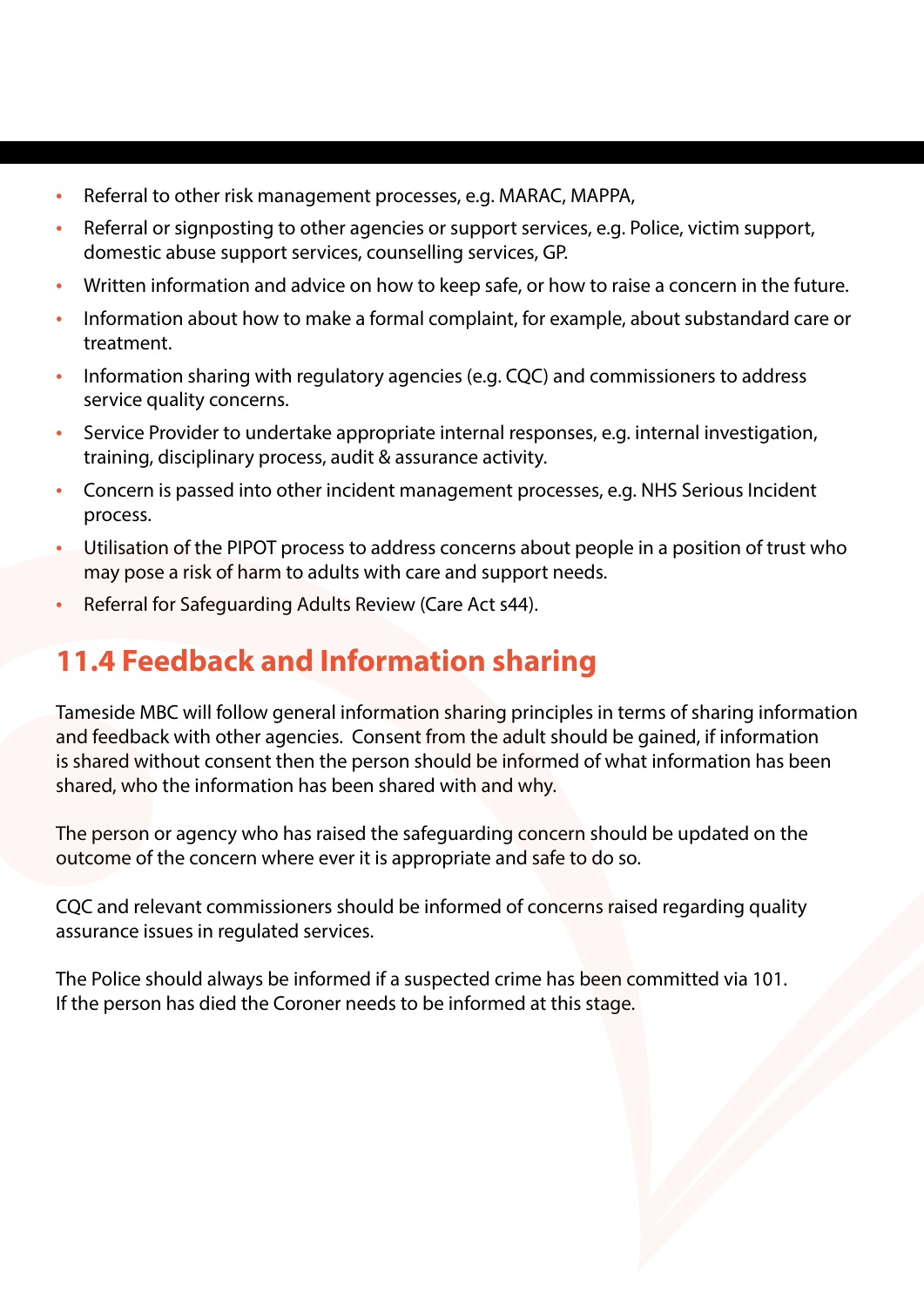#### **11.5 Dealing with historic allegations of abuse or where the adult is no longer at risk**

Concerns relating to historic abuse or neglect where the person is no longer at risk will not be the subject of statutory enquiry under these procedures, but further action under different processes may be needed.

All such historic concerns will be considered to determine whether they demonstrate a potential current risk of harm to other adults and also whether they require criminal or other enquiry through parallel processes (e.g. complaints, inquests, regulatory, commissioning, health and safety investigations).

### **11.6 What if a safeguarding concern is raised about an adult who has died?**

One of the criteria for undertaking statutory enquiries under the Care Act S42 duty is that the adult is 'experiencing, or is at risk of, abuse or neglect'. This is written in the present tense, so this is therefore a matter of professional judgement as the legislation and the guidance does not clarify this. When making decisions in regards to Safeguarding enquiries when someone has died please consider the following;

- Where a safeguarding concern arises and there is a decision made to refer the concerns to the local authority, but in the time taken to pass the safeguarding concern to the local authority and for the concern to reach the appropriate decision maker in the local authority, the person has died. The local authority should still apply the statutory criteria against the time the safeguarding concerns arose, in which case if the criteria is met then the enquiry duty is triggered.
- The starting point should be that if the criteria in s42(1) were met at any point during the period from when the abuse occurred or the risk of it arose to when the decision is being made then the presumption should be that there will be an adult safeguarding enquiry.
- If the S42 decision was made before the adult died, then the enquiry process should continue.
- If the person died before and abuse or neglect was suspected as a contributory factor, then consideration could be given to a non-statutory enquiry. If there is a possibility that other people with care and support needs may be at risk then there will need to be assessments to determine if statutory duties apply, including S42 enquiry duties.